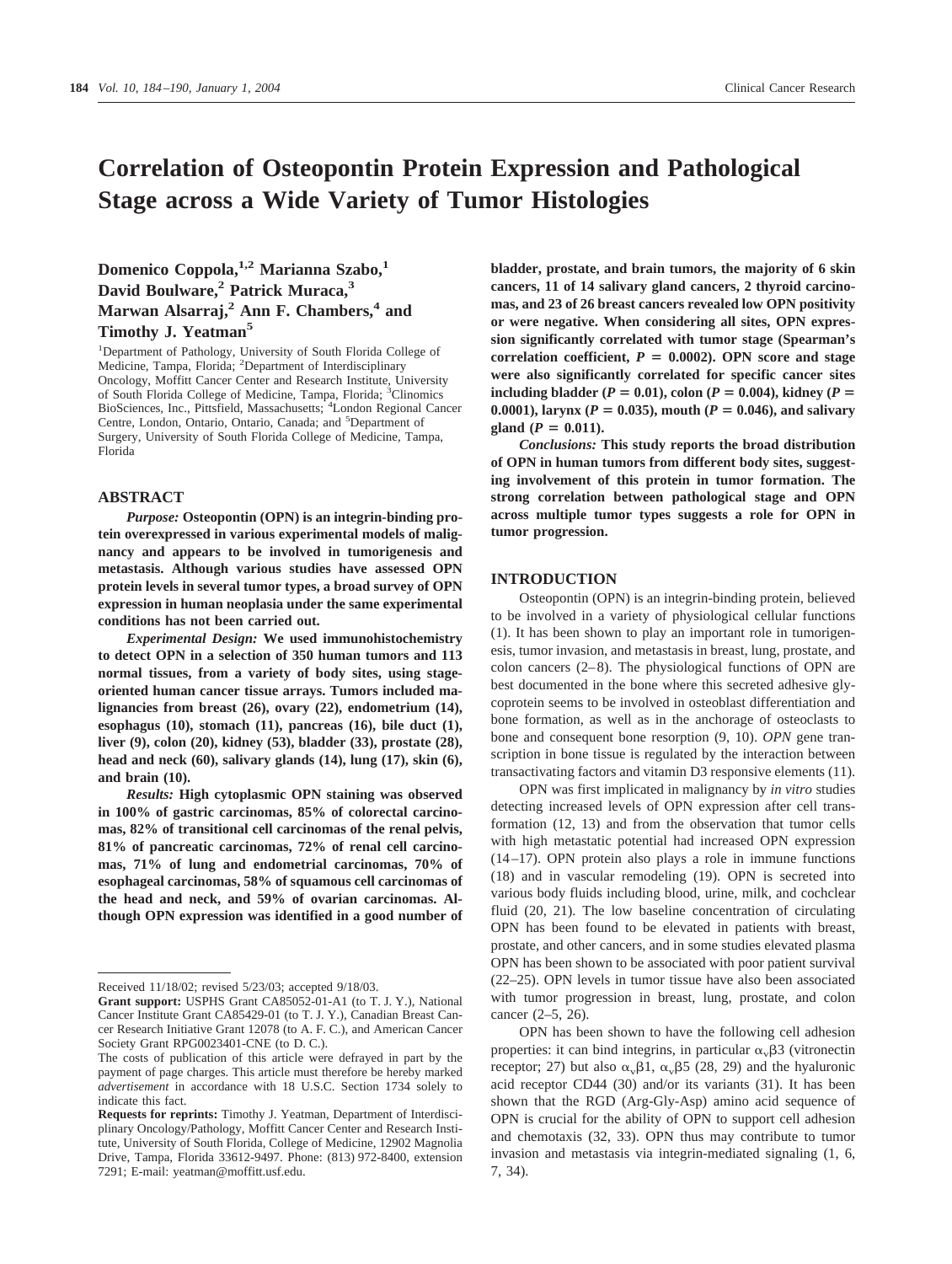Tissue distribution of OPN has been examined previously in normal and tumor tissues, by both immunohistochemistry and *in situ* hybridization (26, 35, 36). However, a systematic assessment of OPN protein levels in a large series of human tumors and normal tissue has not been undertaken previously. Here, we define the distribution of OPN expression in a group of 350 human cancers from a large variety of anatomical sites and in 113 corresponding normal tissues from the same sites. The detection of OPN was performed under the same experimental conditions allowing the accurate comparison of the stain between tumors of different type and between tumors of the same histological type.

#### **MATERIALS AND METHODS**

**Human Tissues.** Using stage-oriented human cancer tissue arrays (catalogue no. CR250 and HDCS 010202; Clinomics Laboratory, Inc., Frederick, MD), 463 tissue samples (350 tumors and 113 normal tissues) were analyzed for OPN expression by immunohistochemistry. Each tissue sample evaluated was approximately 0.1 cm. Each type of tumor (approximately 50% of the total number) was represented in each of two different arrays (CR250 and HDCS 010202). The tumors included invasive ductal carcinomas from breast (26), papillary serous cystadenocarcinomas of the ovary (22), endometrial adenocarcinomas (14), esophageal squamous cell carcinomas (10), gastric adenocarcinomas (11), pancreatic duct adenocarcinomas (16), liver (9 total, 8 metastatic adenocarcinomas and 1 hepatocellular carcinoma), bile duct carcinoma (1), colonic adenocarcinomas (20), transitional cell carcinomas of renal pelvis (17), renal cell carcinomas (36), transitional cell carcinomas of the bladder (33), prostatic adenocarcinomas (28), head and neck squamous cell carcinomas [including cancers of lip (9), tongue (22), mouth (19), pharynx (5), larynx (3), and thyroid carcinomas (2)], salivary gland carcinomas (14 total; 3 acinic cell carcinomas, 4 mucoepidermoid carcinomas, and 7 pleomorphic adenomas), lung carcinomas (17 total; 7 adenocarcinomas, 8 squamous cell carcinomas, 2 adenosquamous carcinomas), skin tumors (6 total; 4 melanomas, 2 basal cell carcinomas), and brain tumors (10 total; 5 astrocytoma, 3 glioblastomas multiformes, 2 meningiomas). Normal tissues (113) from breast, stomach, colon, pancreas, liver, kidney, prostate, head and neck, salivary gland, thyroid, lung, brain, heart, skeletal muscle, adrenal, lymph nodes, spleen, and testicles were also included. The cancer patients had an average age of 63.2 years (ranging from 18 to 93 years). Two hundred and twenty were male, and 130 were female. The tumors ranged in size between 0.5 and 18 cm. The tumors were staged according to the Tumor-Node-Metastasis system, following the recommendations of the American Joint Committee on Cancer, 1988. The stage of the tumors was as follows: 128 patients had stage I, 81 stage II, 65 stage III, and 37 stage IV disease. In 39 patients, the stage was not known.

**Immunohistochemistry.** Anti-OPN murine monoclonal antibody (mAb53, prepared against recombinant glutathione *S*-transferase human OPN fusion protein, dilution at 1:1000; Refs. 26 and 33) was applied to 3  $\mu$ M sections from formalinfixed, paraffin-embedded tissue specimens, using the avidinbiotin-peroxidase complex method (Vectastatin Elite ABC kit; Vector, Burlingame, CA), following the manufacturer's instruc-

*Table 1* Results of immunohistochemical analyses for both tumor and normal tissues

|                |                |                | $OPNa$ Allred score |                   |                |  |
|----------------|----------------|----------------|---------------------|-------------------|----------------|--|
| Tumor type     | Number         | $\Omega$       | $1$ to $3$          | $4 \text{ to } 6$ | $7$ to $8$     |  |
| Bile duct      | 1              | $\Omega$       | $\theta$            | 1                 | $\theta$       |  |
| <b>Bladder</b> | 33             | 9              | 6                   | 11                | 7              |  |
| <b>Brain</b>   | 10             | $\overline{c}$ | $\overline{2}$      | 6                 | $\Omega$       |  |
| <b>Breast</b>  | 26             | 15             | 8                   | 3                 | $\overline{0}$ |  |
| Colon          | 20             | 1              | $\overline{2}$      | 9                 | 8              |  |
| Endometrium    | 14             | $\overline{2}$ | $\overline{2}$      | $\overline{4}$    | 6              |  |
| Esophagus SCC  | 10             | $\overline{2}$ | 1                   | 6                 | 1              |  |
| Kidney         | 36             | 8              | $\overline{c}$      | 19                | 7              |  |
| Larynx SCC     | 3              | 1              | $\mathbf{1}$        | 1                 | $\theta$       |  |
| Lip SCC        | 9              | 1              | 1                   | 3                 | 4              |  |
| Liver          | 9              | 5              | $\theta$            | $\overline{4}$    | $\overline{0}$ |  |
| Lung           | 17             | $\overline{2}$ | 3                   | 11                | 1              |  |
| Mouth SCC      | 19             | 3              | 4                   | 10                | $\overline{c}$ |  |
| Ovarian        | 22             | 7              | $\overline{c}$      | 8                 | 5              |  |
| Pancreas       | 16             | $\overline{c}$ | 1                   | 4                 | 9              |  |
| Pharynx SCC    | 5              | $\overline{2}$ | 1                   | $\overline{c}$    | $\overline{0}$ |  |
| Prostate       | 28             | 9              | 7                   | 10                | $\overline{2}$ |  |
| Renal pelvis   | 17             | $\mathfrak{D}$ | 1                   | 14                | $\overline{0}$ |  |
| Salivary gland | 14             | 10             | 1                   | 3                 | $\overline{0}$ |  |
| Skin           | 6              | 4              | 0                   | 1                 | 1              |  |
| Stomach        | 11             | 0              | 0                   | 6                 | 5              |  |
| Thyroid        | $\overline{2}$ | $\overline{c}$ | $\theta$            | $\theta$          | $\overline{0}$ |  |
| Tongue SCC     | 22             | 5              | 3                   | 13                | 1              |  |
| Total tumors   | 350            | 94             | 48                  | 149               | 59             |  |
| Normal tissues | 113            | 51             | 27                  | 28                | 7              |  |

*<sup>a</sup>* OPN, osteopontin; SCC, squamous cell carcinoma.

tions. In brief, the immunostaining was performed manually at room temperature. Endogenous peroxidase and nonspecific background staining were blocked by incubating slides with 3% aqueous hydrogen peroxide for 10 min. After washing with PBS for 5 min, slides were blocked with normal serum for 20 min, followed by incubation with the anti-OPN primary antibody, at the dilution given, for 60 min. After rinsing with PBS for 5 min, sections were incubated with a biotinylated secondary antibody for 20 min. After washing with PBS for 5 min, slides were incubated with avidin-biotin complex for 30 min and washed again. Chromogen was developed with 10 mg of 3,3-diaminobenzidine tetrahydrochloride (Sigma, St. Louis, MO) diluted in 12 ml of Tris buffer (pH 7.6) for 2 min. All samples were lightly counterstained with Mayer's hematoxylin for 30 s before dehydration and mounting. No antigen retrieval was performed. Positive controls and nonimmune protein-negative controls were used for each section. A section of colon cancer proven previously to be OPN positive by Western blot (5) was used as a positive control. Mouse IgG was used as the negative control serum.

Tumor staining was semiquantitatively examined by a pathologist (D. Coppola) using the Allred 8-unit system (37). For each tumor, represented by one slide, we determined the tumor epithelial cells proportion score and intensity score. Peritumoral inflammatory and stromal cells were not included in the evaluation. The proportion score included the fraction of positively stained tumor cells and was as follows:  $0 =$  none,  $1 =$  <1/ 100th;  $2 = 1/100$ th to  $1/10$ th;  $3 = 1/10$ th to  $1/3$ ;  $4 = 1/3$  to  $2/3$ ;  $5 = \frac{2}{3}$ . The estimated average staining intensity of the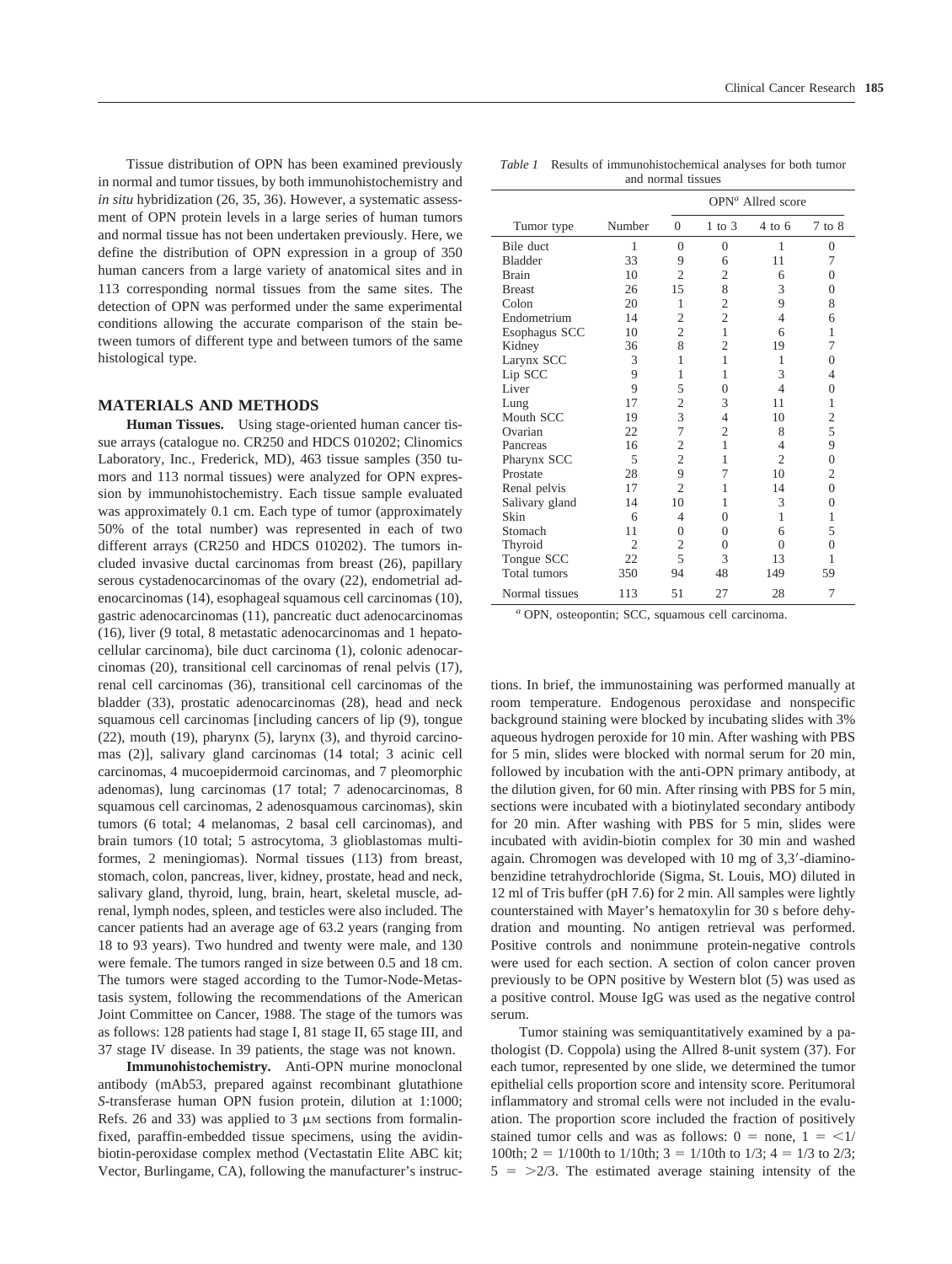

*Fig. 1* Breast ductal carcinoma expressing low levels of OPN (*A*) is compared with normal breast tissue showing only faint and focal OPN stain (*A*1). High cytoplasmic OPN expression is shown in cases of ovarian papillary serous cystadenocarcinoma (*B*), endometrial adenocarcinoma (*C*), gastric adenocarcinoma (*D*), colon adenocarcinoma (*E*), pancreatic ductal carcinoma (*F*), renal cell carcinoma (*I*), transitional cell carcinoma of bladder (*J*), squamous cell carcinoma of the mouth (*L*), squamous cell carcinoma of the lung (*M*), and adenocarcinoma of the lung (*N*). OPN was not detected in hepatocellular carcinoma (*G*), bronchioloalveolar carcinoma of the lung (*M1*), or in normal prostatic tissue (*K1*). In *H* is a renal pelvis transitional cell carcinoma showing low OPN stain  $(\times 400)$ .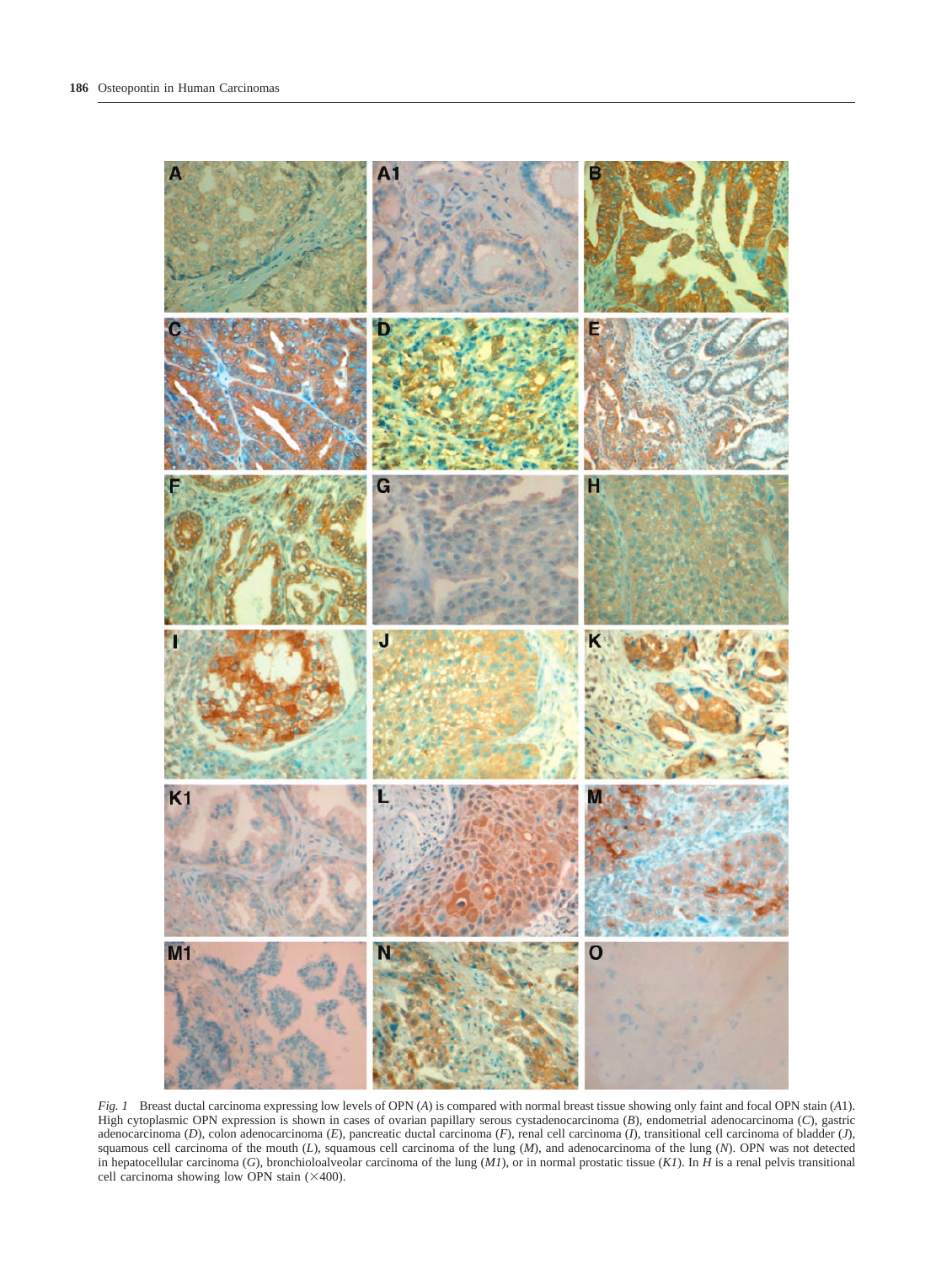positive tumor cells was expressed as follows:  $0 =$  none;  $1 =$ weak;  $2 =$  intermediate;  $3 =$  strong (37). For the statistical analysis an OPN score of 1–3 was considered low, an OPN score of 4–6 was considered intermediate, and an OPN score of 7–8 was considered high.

**Statistical Analysis.** The immunohistochemical results were analyzed by using the nonparametric Spearman's correlation coefficient method. A test was run for all sites combined and one for each of the site groupings.

#### **RESULTS**

Significant cytoplasmic OPN staining (score of 4 to 8) was observed in 11 of 11 (100%) gastric carcinomas; 17 of 20 (85%) colon carcinomas, 14 of 17 (82%) transitional cell carcinomas of the renal pelvis, 13 of 16 (81%) pancreatic carcinomas, 26 of 36 (72%) of renal cell carcinomas; 12 of 17 (71%) lung carcinomas, and 10 of 14 (71%) endometrial adenocarcinomas. One bile duct carcinoma also showed marked OPN protein expression (Allred score 6). Of the ovarian carcinomas 13 of 22 (59%) revealed significant OPN expression (Allred score between 4 and 8); however, 7 tumors were negative. Seven of ten (70%) esophageal squamous cell carcinomas also had high levels of OPN expression (Allred score 4–8). We found OPN expression at high levels (Allred score  $4-8$ ) also in 12 of 28 (43%) prostatic carcinomas, 35 of 60 (58%) head and neck squamous cell carcinomas; 4 of 9 (44%) liver tumors (the one hepatocellular carcinoma showed no expression of OPN), 18 of 33 (54%) bladder transitional cell carcinomas, and 6 of 10 brain tumors. Of the 17 lung tumors, 2 lung adenocarcinomas demonstrated no OPN expression; 3 primary squamous cell carcinomas revealed minimal OPN stain (Allred score 1–3). Interestingly, 15 of 26 (58%) breast carcinomas were negative, and 8 of them had low Allred score (1–3). Only 3 of 26 breast cancers expressed a significant level of OPN (Allred score 4–6). Another tumor exhibiting minimal expression of OPN was the salivary gland carcinoma; 10 of 14 cases were negative, 1 revealed OPN score of 1–3, and only 3 had intermediate OPN expression (score 4–6). In the skin, 4 melanomas were OPN negative, and 2 basal cell carcinomas had significant OPN expression (OPN score 6 and 8, respectively). In all tumor types, the stain was preferentially cytoplasmic. Occasional peritumoral inflammatory cells (macrophages) exhibited positive OPN stain. Of the normal tissues 69% showed negative or minimal OPN stain (Allred score 1–3), and only 7 of 113 (6%) samples had an OPN Allred score of 7–8 (high). Among the normal tissues expressing high OPN are liver (2), lymph nodes (2), testis (1), and spleen (2). When present, OPN positivity in the normal tissues was localized to the epithelia, without preferential luminal localization. The stroma surrounding the epithelia was OPN negative, but OPN positivity was identified within the surrounding inflammatory cells (macrophages) when present (Fig. *A*1, *E*, and *K*1). The results of the immunohistochemical analyses for both tumor and normal tissues are reported in Table 1 and Fig. 1.

To study the possible correlation of OPN expression and tumor progression, the OPN score was compared with tumor stage. OPN expression was found to be positively correlated with tumor stage using a Spearman's correlation coefficient. This correlation was still significant when male  $(r_s = 0.218,$ 

 $P = 0.0021$ ) and female ( $r_s = 0.214$ ,  $P = 0.0224$ ) were considered independently, and when individuals  $\leq 65$  years of age ( $r_s = 0.218$ ,  $P = 0.039$ ) and  $> 65$  years of age ( $r_s = 0.214$ ,  $P = 0.001$ ) were considered independently. When considering all sites, this correlation was highly significant ( $r_s = 0.213$ ,  $P =$ 0.0002). Moreover, significant statistical correlation between OPN score and stage was also observed for specific site cancer groupings including bladder ( $r_s = 0.432$ ,  $P = 0.01$ ), colon ( $r_s =$ 0.619,  $P = 0.004$ ), kidney ( $r_s = 0.641$ ,  $P = 0.0001$ ), larynx ( $r_s$  $= 0.586, P = 0.035$ , mouth  $(r<sub>s</sub> = -0.462, P = 0.046)$ , and salivary gland ( $r_s = 0.654$ ,  $P = 0.011$ ). For ovarian cancers, the correlation approached significance ( $r_s = 0.412$ ,  $P = 0.057$ ). A valid test could not be applied to some of the site groupings (tumors of the bile duct, brain, esophagus, lip, liver, prostate, skin, and thyroid), either because of the few cases per group or because all of the tumors had the same stage value (Tables 1 and 2). No correlation was found between OPN expression and tumor grade.

#### **DISCUSSION**

In the last decade, several studies have defined an important role of OPN in carcinogenesis and metastasis. OPN is a calcium-binding phosphoprotein with multiple functions. Under physiological conditions, OPN is produced by osteoblasts, when stimulated by calcitriol, and it functions by binding to hydroxyapatite to provide the anchoring of osteoclast to the mineral of bone matrix (9–11). OPN binds to cells via the vitronectin receptor  $(\alpha_{\nu} \beta 3$  integrin; Ref. 27) but also via other integrins and

*Table 2* Correlation of *OPN* protein expression and tumor stage

| Site           | Spearman correlation $(rs)$ | N              | $P$ value |
|----------------|-----------------------------|----------------|-----------|
| All sites      | 0.213                       | 311            | 0.0002    |
| Male           | 0.218                       | 197            | 0.0021    |
| Female         | 0.214                       | 114            | 0.0224    |
| 65 and under   | 0.16                        | 166            | 0.039     |
| Over $65$      | 0.27                        | 145            | 0.001     |
| Bile duct      |                             | 1              |           |
| <b>Bladder</b> | 0.432                       | 33             | 0.012     |
| <b>Brain</b>   |                             | 10             |           |
| <b>Breast</b>  | 0.090                       | 21             | 0.699     |
| Colon          | 0.619                       | 20             | 0.004     |
| Endometrium    | 0.318                       | 14             | 0.268     |
| Esophagus      |                             | 3              |           |
| Kidney         | 0.641                       | 31             | 0.0001    |
| Larynx         | 0.586                       | 13             | 0.0352    |
| $Lip^a$        |                             | 9              |           |
| Liver          |                             | 9              |           |
| Lung           | 0.025                       | 17             | 0.923     |
| Mouth          | $-0.462$                    | 19             | 0.046     |
| Ovary          | 0.412                       | 22             | 0.057     |
| Pancreas       | 0.281                       | 11             | 0.403     |
| Pharynx        | 0.236                       | $\overline{4}$ | 0.764     |
| Prostate $a$   |                             | 28             |           |
| Renal pelvis   | .084                        | 16             | 0.76      |
| Salivary       | 0.654                       | 14             | 0.011     |
| Skin           |                             | $\mathbf{1}$   |           |
| Stomach        | $-0.058$                    | 11             | 0.865     |
| Thyroid        |                             | 2              |           |
| Tongue         | 0.305                       | 22             | 0.167     |

*<sup>a</sup>* All of the observations in this site had the same stage value, making a valid correlation impossible.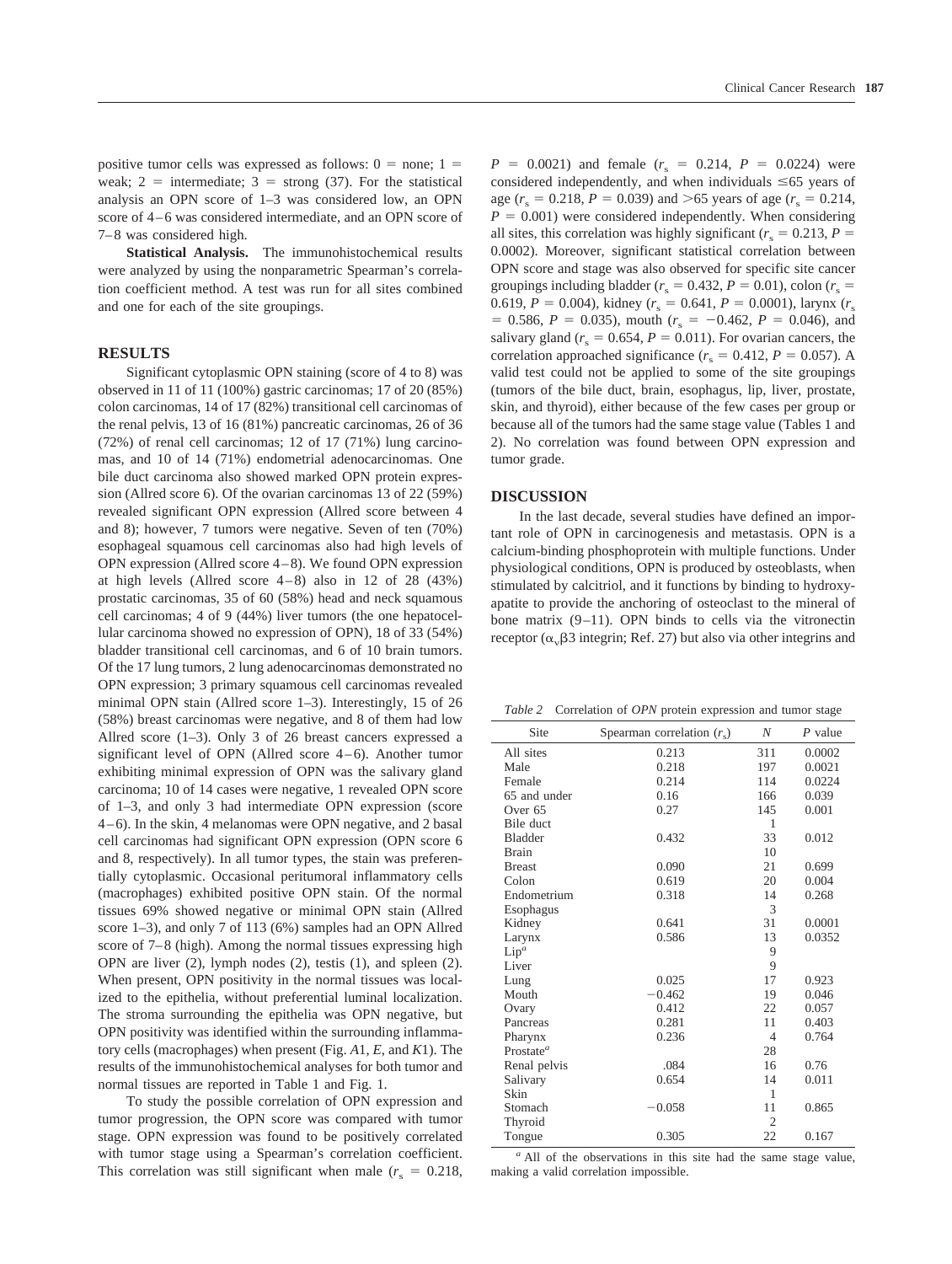

*Fig. 2* Progressive increase in OPN expression in different stages of colon adenocarcinoma. Low expression of OPN is noted in adenoma (*A*) and in stage I  $(T_1N_0M_0)$  cancer (*B*). In *A*, the normal colonic mucosa adjacent to the adenoma is OPN negative. The increasing degree of staining intensity is noted from stage IIA ( $T_3N_0M_0$ ) to stage IIIB ( $T_4N_1M_0$ ) to stage IV ( $T_3N_1M_1$ ) adenocarcinoma. Tumors were staged according to the Tumor-Node-Metastasis system, following the recommendations of the American Joint Committee on Cancer, 1992.

the hyaluronic acid receptor CD44 (27–31). OPN is also upregulated in several pathological contexts, including immune reactivity, vascular remodeling, and cancer (1, 6–8, 10, 19).

In this study, we assessed the distribution of OPN protein by immunohistochemistry in a large variety of human tumor types from different anatomical sites. We used tissue array technology, which allows studies of this magnitude to be performed at a reasonable cost and has the advantage of minimizing experimental variations. For these reasons, we were able to compare OPN expression among many tumors of different type or derivation.

Our findings demonstrate that OPN is expressed in a large percentage of the tumor types studied. Significant cytoplasmic OPN staining was observed in all of the gastric tumors but also in a large percentage of colon, pancreatic, renal, lung, endometrial, esophageal, and head and neck carcinomas. Conversely, high OPN staining was identified in only a few cases of the corresponding normal tissues (7 of 113). We also found OPN expression to be low or negative in the majority of breast, skin, and salivary gland tumors. This finding is consistent with previous studies that focused on OPN levels in breast tumor tissue (6, 26, 36), which found that OPN levels were low in breast tumors. Tuck *et al.* (26), using the same OPN antibody as used in the current study, reported that only 26% of 154 lymph node-negative breast tumors had any OPN staining in the tumor cells themselves, whereas the majority of tumors showed some staining in infiltrating macrophages and/or lymphocytes, and only 7% of the tumors showed OPN staining in the tumor cells with an Allred score of  $>4$ . Interestingly, however, in that study, using this as a cutoff score, elevated OPN was found to correlate with shorter disease-free and overall survival, suggesting that the presence of OPN even in a minority of tumor cells can be associated with poor patient survival. In agreement with previous reports and using a similar cutoff score (see Table 1), we also observed OPN staining in a minority of breast tumor cells as well as in the peritumoral chronic inflammatory infiltrate (26, 36), suggesting that both cell types may contribute to the OPN tissue production levels. Early reports have described positive OPN protein-staining cancer cells lacking OPN mRNA (38), suggesting that the OPN is produced by peritumoral inflammatory cells and is subsequently phagocytized by tumor cells. Others, however, have recently demonstrated the production of *OPN* mRNA in ovarian cancer cells and have proposed OPN as a diagnostic marker for ovarian cancer (25). Therefore, additional molecular studies are required to definitively demonstrate the cell/cells responsible for OPN protein synthesis. In this study, we show that whatever the origin of OPN synthesis (tumor cells, peritumoral inflammatory cells, or both), the increased OPN expression positively correlates with tumor stage when considering nearly all sites (bladder, colon, kidney, larynx, and salivary glands). We also confirm the previously reported significant correlation of OPN with colon cancer stage  $(P = 0.004;$  Ref. 5; Fig. 2). It was not possible to estimate the exact correlation between OPN score and the tumor stage of a subset of specific site groupings (bile duct, brain, esophagus, lip, liver, prostate, skin, and thyroid), because all samples from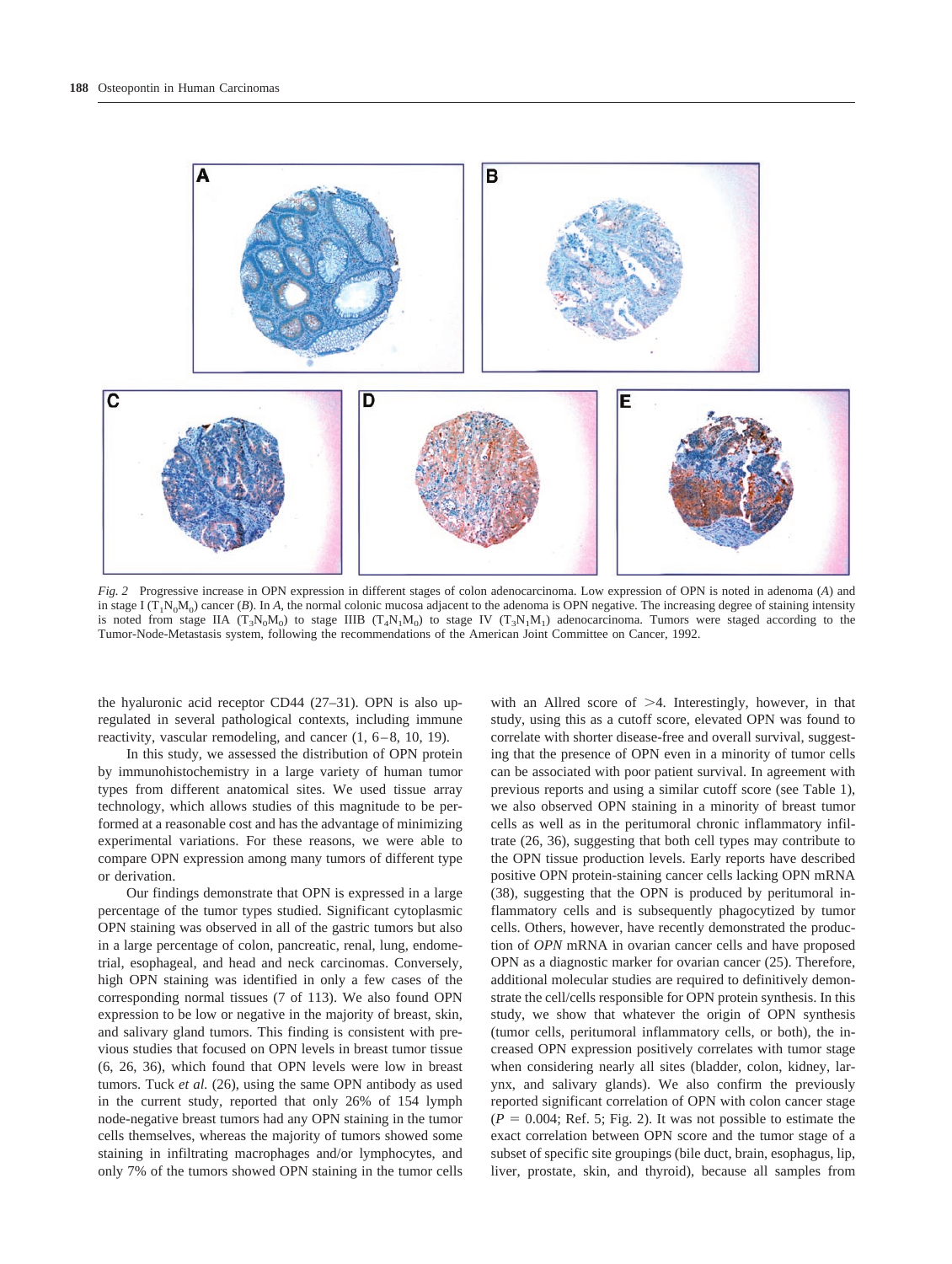these tumor types had identical stages. Interestingly, the mouth cancers demonstrated a significant negative correlation with OPN expression. This finding may indicate that the molecular pathways of progression associated with these cancers may be different from those associated with OPN overexpression.

This correlation between OPN and tumor stage most likely reflects the effect of OPN on cell migration. Previous studies have shown that OPN can support *in vitro* attachment for a variety of cell types (27–29, 31–33) and promote migration of inflammatory and tumor cells (6, 7, 34, 38, 39). The highly conserved amino acid motif (RGD) can contribute to the cell adhesive and chemotactic functions of OPN (6, 7, 32, 33). OPN may also bind CD44 and/or CD44 variants (30, 31). By binding to various cell surface receptors, OPN can induce changes in tumor cell gene expression, including induction of proteolytic enzymes and activation of growth factor kinases, which in turn may lead to increased cell motility and invasion (6, 7, 31, 32, 34). Furthermore, several lines of experiments have implicated OPN in angiogenesis, and vascular endothelial growth factor may induce expression of OPN as well as  $\alpha_v\beta$ 3 integrin in endothelial cells. The binding of OPN to  $\alpha_{\rm v}$   $\beta$ 3 integrin may also stimulate the migration of vascular smooth muscle cells (19, 27). The importance of OPN in tumorigenicity is supported by *in vitro* experiments showing that expression of antisense *OPN* RNA is able to reduce the tumorigenic capability of ras-transformed NIH 3T3 cells (25, 40). Furthermore, *in vivo* studies have demonstrated that OPN is preferentially expressed by tumor cells with invasive and metastatic properties, suggesting that it may be a marker of high-stage cancers  $(2-8, 25)$ .

Recent reports have described estrogen- (41) and progesterone- (42) inhibitory regulation of OPN expression. In agreement with these reports, we found that male and female samples, when analyzed separately, still showed a significant correlation between OPN expression and stage, but the degree of significance was higher in males than females  $(P = 0.00212 \text{ versus}$  $P = 0.0224$ , respectively).

In conclusion, we detected OPN protein in a wide variety of common human tumors. OPN levels were maximal in tumors of gastrointestinal, genitourinary, and gynecological origin and minimal to negative in tumors of skin, brain, and salivary gland. The nearly ubiquitous expression of this protein may reflect its important role in physiological (*i.e.,* bone metabolism and angiogenesis) as well as pathological (*i.e.,* transformation, invasion, and metastasis) processes. Finally, we show, for the first time, a strong correlation between levels of OPN protein and tumor progression in multiple tumor types from different anatomical sites. This conclusion is consistent with our recent report of OPN as the lead candidate for a marker of colon cancer progression, using expression array profiling of multiple colon tumors of a range of stages (5). Together these findings support the idea that OPN may play a functional role in progression of colon and other tumors. Additional studies to test the validity of OPN as a marker of tumor stage for a variety of tumor types, as well as studies to further clarify the functional role of OPN in tumor cell behavior, are warranted.

#### **ACKNOWLEDGMENTS**

We thank Sandy Livingston (Tissue Pathology Core) at the H. Lee Moffitt Cancer Center, University of South Florida, for performing the immunohistochemistry.

#### **REFERENCES**

1. Sodek, J., Ganss, B., and McKee, M. D. Osteopontin. Crit. Rev. Oral Biol. Med., *11:* 279–303, 2000.

2. Tuck, A. B., O'Malley, F. P., Singhal, H., Tonkin, K. S., Harris, J. F., Bautista, D., *et al.* Osteopontin and p53 expression are associated with tumor progression in a case of synchronous, bilateral, invasive mammary carcinomas. Arch. Pathol. Lab. Med., *121:* 578–584, 1997.

3. Chambers, A. F., Wilson, S. M., Kerkvliet, N., O'Malley, F. P., Harris, J. F., and Casson, A. G. Osteopontin expression in lung cancers. Lung Cancer, *15:* 311–323, 1996.

4. Thalmann, G. N., Sikes, R. A., Devoll, R. E., Kiefer, J. A., Markwalder, R., Klima, I., *et al.* Osteopontin: possible role in prostate cancer progression. Clin. Cancer Res., *5:* 2271–2277, 1999.

5. Agrawal, D., Chen, T., Irby, R., Quackenbush, J., Chambers, A. F., Szabo, M., Coppola, D., and Yeatman, T. J. Osteopontin identified as lead marker of colon cancer progression, using pooled sample expression profiling. J. Natl. Cancer Inst. (Bethesda), *94:* 513–521, 2002.

6. Tuck, A. B., and Chambers, A. F. The role of osteopontin in breast cancer: clinical and experimental studies. J. Mamm. Gland Biol. Neoplasia, *6:* 419–429, 2001.

7. Furger, K. A., Menon, R. K., Tuck, A. B., Bramwell, V. H., and Chambers, A. F. The functional and clinical roles of osteopontin in cancer and metastasis. Curr. Mol. Med., *1:* 621–632, 2001.

8. Oates, A. J., Barraclough, R., and Rudland, P. S. The role of osteopontin in tumorigenesis and metastasis. Invasion Metastasis, *17:* 1–15, 1997.

9. Reinholt, F. P., Hultenby, K., Oldberg, A., and Heinegard, D. Osteopontin: a possible anchor of osteoclasts to bone. Proc. Natl. Acad. Sci. USA, *87:* 4473–4475, 1990.

10. Giachelli, C. M., and Steitz, S. Osteopontin: a versatile regulator of inflammation and biomineralization. Matrix Biol., *19:* 615–622, 2000.

11. Staal, A., vanWijnen, A. J., Birkenhager, J. C., Pols, H. A. P., Prahl, J., DeLuca, H., Gaub, M-P., Lian, J. B., Stein, G. S., van Leeuwen, J. P. T. M., and Stein, J. L. Distinct conformations of vitamin D receptor/retinoid X receptor- $\alpha$  heterodimers are specified by dinucleotide differences in the vitamin D-responsive elements of the osteocalcin and osteopontin genes. Mol. Endocrinol., *10:* 1444–1456, 1996.

12. Senger, D. R., Asch, B. B., Smith, B. D., Perruzzi, C. A., and Dvorak, H. F. A secreted phosphoprotein marker for neoplastic transformation of both epithelial and fibroblastic cells. Nature (Lond.), *302:* 714–715, 1983.

13. Senger, D. R., Perruzzi, C. A., and Papadopoulos, A. Elevated expression of secreted phosphoprotein I (osteopontin 2ar) as a consequence of neoplastic transformation. Anticancer Res., *9:* 1291–1300, 1989.

14. Craig, A. M., Nemir, M., Mukherjee, B. B., Chambers, A. F., and Denhardt, D. T. Identification of the major phosphoprotein secreted by many rodent cell lines as 2ar/osteopontin: enhanced expression in H-rastransformed 3T3 cells. Biochem. Biophys. Res. Commun., *157:* 166– 173, 1988.

15. Craig, A. M., Bowden, G. T., Chambers, A. F., Spearman, M. A., Greenberg, A. H., Wright, J. A., McLeod, M., and Denhardt, D. T. Secreted phosphoprotein mRNA is induced during multi-stage carcinogenesis in mouse skin and correlates with the metastatic potential of murine fibroblasts. Int. J. Cancer, *46:* 133–137, 1990.

16. Chambers, A. F., Behrend, E. I., Wilson, S. M., and Denhardt, D. T. Induction of expression of osteopontin (OPN; secreted phosphoprotein) in metastatic, ras-transformed NIH 3T3 cells. Anticancer Res., *12:* 43–48, 1992.

17. Oates, A. J., Barraclough, R., and Rudland, P. S. The identification of osteopontin as a metastasis-related gene product in a rodent mammary tumour model. Oncogene, *13:* 97–104, 1996.